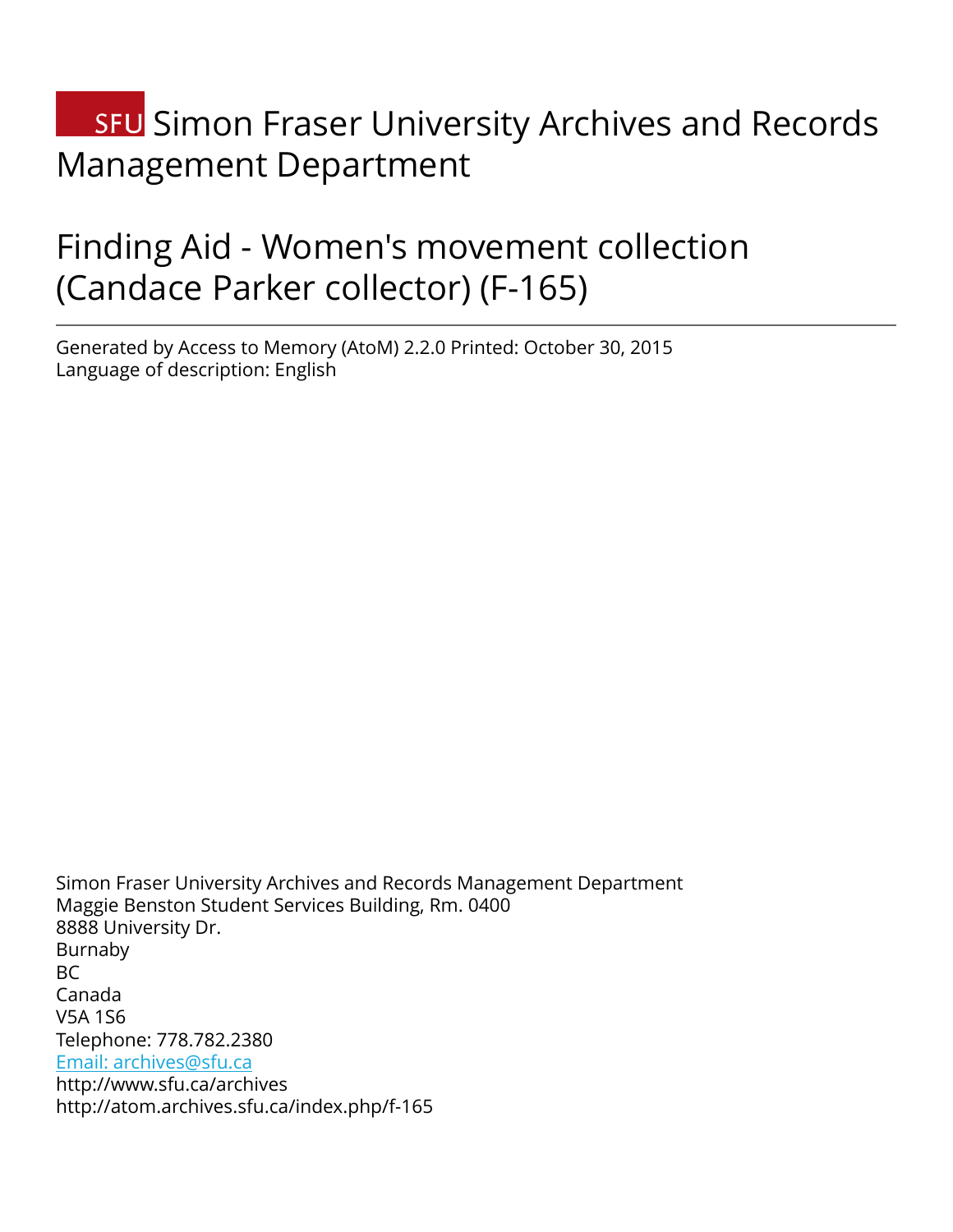# Table of contents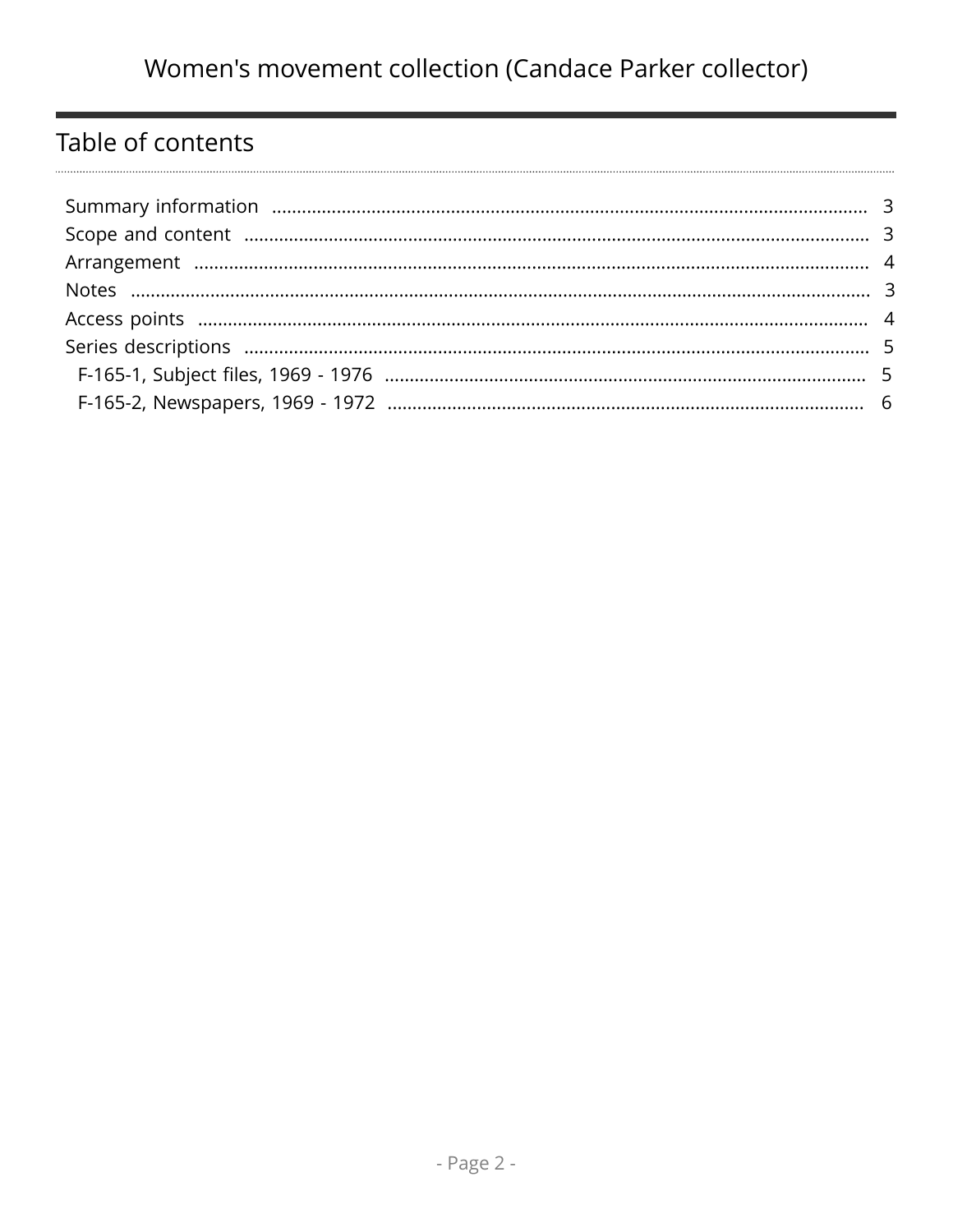# <span id="page-2-0"></span>Summary information

| Repository:<br>Title:                           | Simon Fraser University Archives and Records Management<br>Department<br>Women's movement collection (Candace Parker collector) |
|-------------------------------------------------|---------------------------------------------------------------------------------------------------------------------------------|
|                                                 |                                                                                                                                 |
| ID:                                             | F-165                                                                                                                           |
| Date:                                           | 1969 - 1976 (date of creation)                                                                                                  |
| Physical description:                           | 13 cm of textual records<br>21 newspapers                                                                                       |
| Dates of creation,<br>revision and<br>deletion: |                                                                                                                                 |

#### Custodial history

Candace Parker originally gave the material to Frances Wasserlein to use for her thesis with the understanding that the material would eventually be donated to an archives.

## <span id="page-2-1"></span>Scope and content

In 1970 Candace Parker was a member of the Vancouver Women's Caucus and a graduate student at the University of British Columbia. For a sociology class, Parker and Sibylle Klein wrote an essay, "Developing An Ideology: the Feminist Movement in North America," which drew upon Parker's experiences in Women's Caucus. Candace Parker was also interviewed by Frances Wasserlein and the transcript of that interview is contained in the Frances Wasserlein fonds, F-162.

The collection consists of research material collected by Candace Parker in the course of preparing her essay plus some additional feminist literature acquired afterwards. Includes notes and drafts, news clippings, reprints, broadsheets, position papers, briefs, newsletters, and newspapers.

#### <span id="page-2-2"></span>Notes

#### Title notes

Source of title proper: The title is based on the contents of the collection.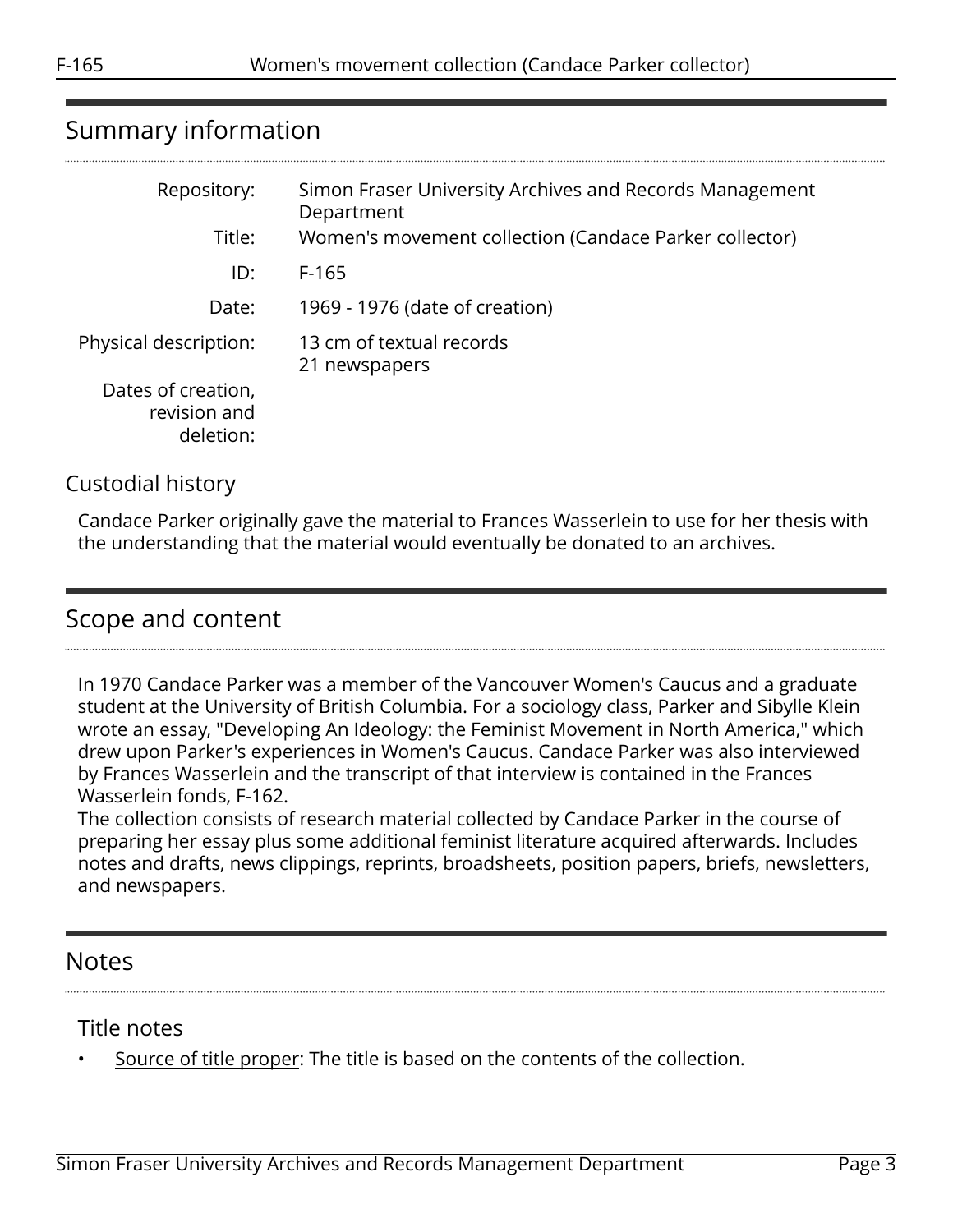#### Immediate source of acquisition

Acquired from Frances Wasserlein. Donated to the SFU Archives by Candace Parker in 2001.

#### <span id="page-3-0"></span>Arrangement

The materials were arranged by the archivist. The original arrangement (2001) had no series; files were arranged alphabetically, items (newspapers) chronologically. In 2012, the archivist created separate series for the subject files (retained in alphabetical order) and for the newspapers, with a file created for each newspaper title.

#### Restrictions on access

The files are open with no restrictions.

#### Finding aids

Biographical information on Candace Parker is available in the appendices to the hardcopy finding aid available in the Archives reading room.

### Related material

Also see the inventories for the Frances Wasserlein fonds, F-162; Andrea Lebowitz's women's movement collection, F-164; and Anne Roberts' women's movement collection, F-166.

#### Accruals

All accessions have been processed as of March 2006. No further accruals are expected.

#### Other notes

- Publication status: published
- Level of detail: Full
- Status description: Revised

# <span id="page-3-1"></span>Access points

- Parker, Candace
- Wasserlein, Frances
- Women (subject)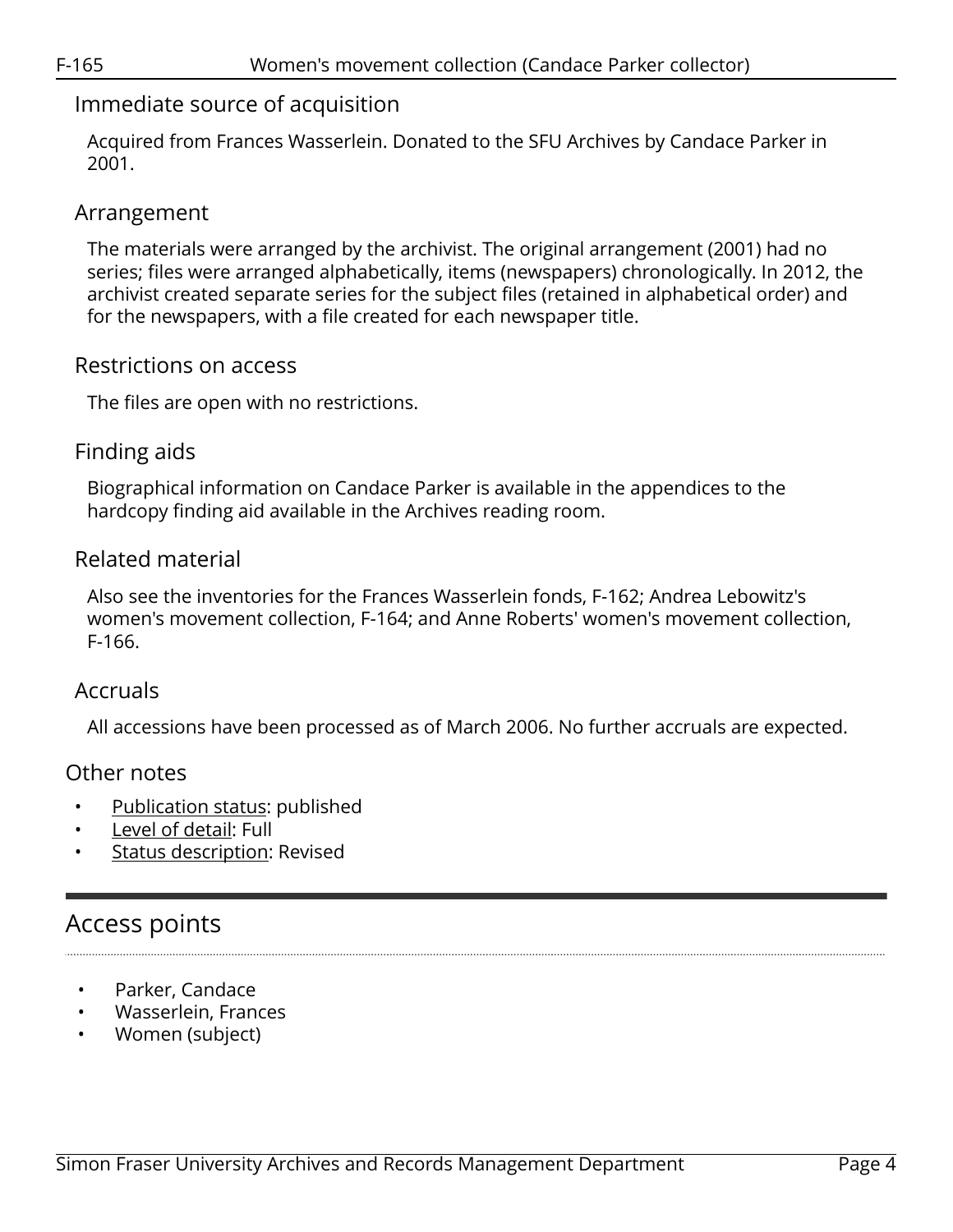## <span id="page-4-0"></span>Series descriptions

#### <span id="page-4-1"></span>Series F-165-1: Subject files

Date: 1969 - 1976 (date of creation)

#### Scope and content:

Series consists of Parker's subject and research files; includes a copy of her paper coauthored with Sibylle Klein, "Developing An Ideology: the Feminist Movement in North America." Record types include notes and drafts, news clippings, reprints, broadsheets, position papers, briefs, and newsletters.

Physical description: 12 cm of textual records

Access points:

• Textual record (documentary form)

#### Arrangement:

Arrangement was supplied by the archivist. File 1 represents Parker's essay; the remaining files are arranged alphabetically.

Restrictions on access:

All files are open with no access restrictions.

| File / item list |                                       |             |               |           |
|------------------|---------------------------------------|-------------|---------------|-----------|
| Ref code         | <b>Title</b>                          | Dates       | Access status | Container |
| $F-165-1-0-0-1$  | File - Developing An Ideology:        | 1970        | Open          | 165-1     |
|                  | The Feminist Movement in North        |             |               |           |
|                  | America, Klein / Parker               |             |               |           |
| F-165-1-0-0-2    | File - Abortion / Birth Control       | 1969 - 1970 | Open          | $165 - 1$ |
| $F-165-1-0-0-3$  | File - Anthropology / Sociology       | 1969 - 1970 | Open          | 165-1     |
| $F-165-1-0-0-4$  | File - Beauty Pageants                | 1970        | Open          | 165-1     |
| $F-165-1-0-0-5$  | File - Childcare                      | 1970        | Open          | 165-1     |
| $F-165-1-0-0-6$  | File - National Organization for      | 1970        | Open          | $165 - 1$ |
|                  | Women (N.O.W.)                        |             |               |           |
| $F-165-1-0-0-7$  | File - Notes and drafts 1/2           | 1970        | Open          | $165 - 1$ |
| F-165-1-0-0-8    | File - Notes and drafts 2/2           | 1970        | Open          | $165 - 1$ |
| F-165-1-0-0-9    | File - Sexuality                      | 1970        | Open          | $165 - 1$ |
| F-165-1-0-0-10   | File - Vancouver Women's Caucus       | 1969 - 1970 | Open          | $165 - 1$ |
| F-165-1-0-0-11   | File - Western Canadian Women's       | 1976        | Open          | $165 - 1$ |
|                  | News Service                          |             |               |           |
| F-165-1-0-0-12   | File - Women's Liberation - Berkeley, | 1969 - 1970 | Open          | 165-1     |
|                  | Bay Area (California)                 |             |               |           |
| F-165-1-0-0-13   | File - Women's Liberation - Canada    | $[197-?]$   | Open          | $165 - 1$ |
| F-165-1-0-0-14   | File - Women's Liberation - general   | 1969 - 1970 | Open          | $165 - 1$ |